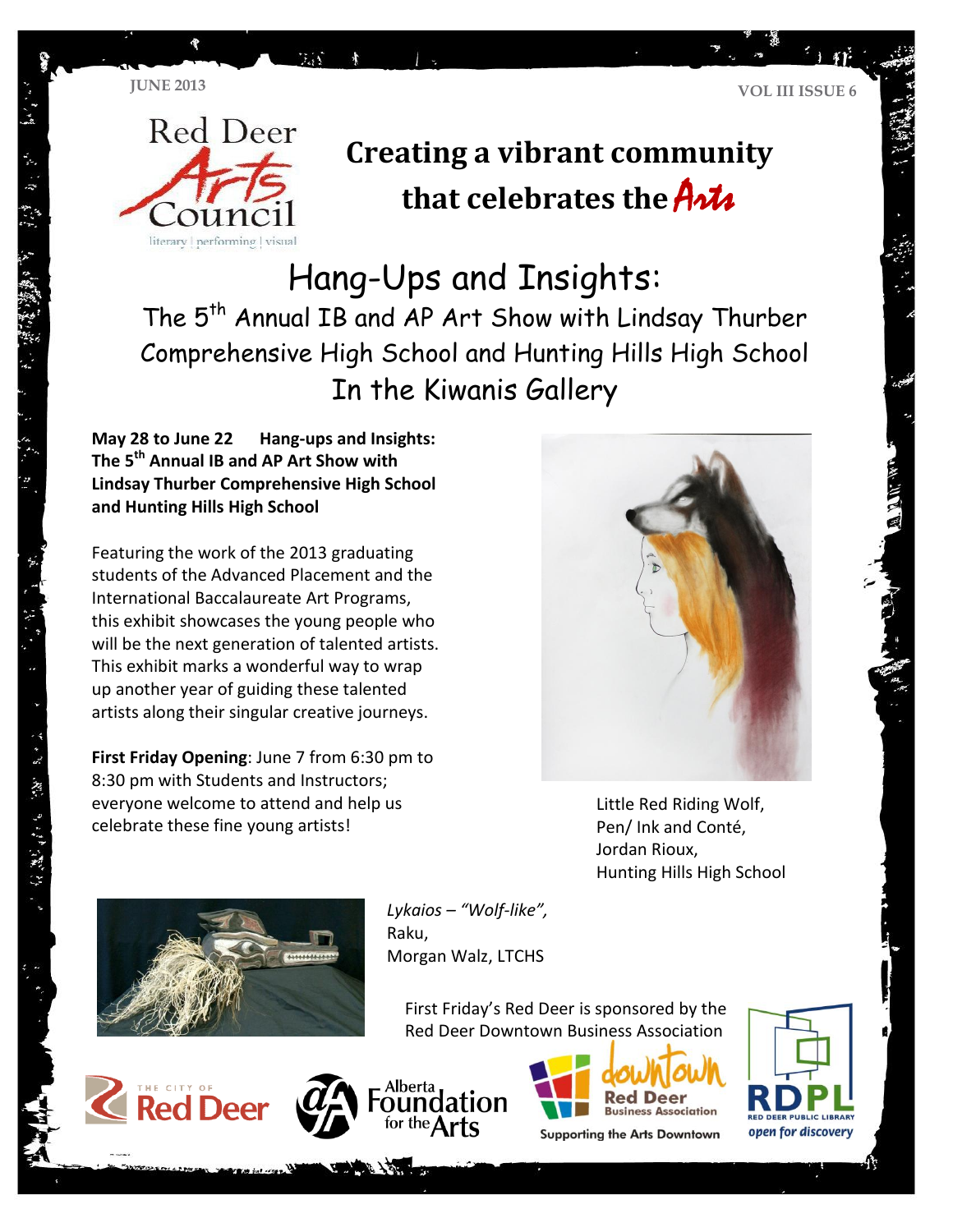医精神病

 $\ddot{\omega}$ 

## Red Deer Arts Council Coordinates Week-long Arts Events

**Red Deer Arts Council is pleased to be working with arts organizations to present a week-long series of arts events in conjunction with the Lieutenant Governor of Alberta Distinguished Artist Awards Gala. This prestigious event will highlight the quality of the arts in Red Deer and in Alberta. We invite everyone out to participate!**

#### **A Sneak Peek at the Arts Events in Red Deer**

held in conjunction with Red Deer Artwalk Festival and the Lieutenant Governor of Alberta Distinguished Artist Awards Gala

The Community Events Committee is offering a Sneak Peek on Wednesday, June 5 from 4:00 pm to 6:00 pm at The Hub on Ross (4936 Ross Street) to celebrate the upcoming weeklong events in our city in honour of the Lieutenant Governor of Alberta Distinguished Artist Awards Gala. Coordinated by the Red Deer Arts Council, Community Arts organizations and individual artists will be hosting a cultural showcase highlighting our diverse cultural landscape and the strength of the arts in Red Deer. Artwork from various artists will be available for show and sale.

Red Deer Artwalk Festival Artist-About-Town, Betty Schnell, will be demonstrating her painting style, en plein air. A community of artists will present the exhibit, *Celebration of the Ghosts*, in the Hub's gallery. The artists look to the ghost sculptures located throughout the city for their inspiration and interpretation of our Red Deer heritage. They will host a First Friday June 7 reception from 5 pm to 7 pm. The Ross Street Patio will be alive with music from Bradford Lawlor during our Cultural Market. Mayor Morris Flewwelling will bring greetings to the citizens of Red Deer at 5:00 pm.

#### Lieutenant Governor of Alberta Arts Awards Community Events Committee **Kick-Off Monday, June 10, highlights the Arts in Red Deer!**

The Hub on Ross (4936 Ross Street) is the place to be on Monday, June 10 from 9:00 am to 9:00 pm with a whole day of arts and culture events to kick-off a week-long celebration of the arts in honour of the Lieutenant Governor of Alberta Distinguished Artist Awards Gala. A line-up of unique arts entertainment by community arts organizations spearheaded by Red Deer Arts Council, starts the week with offerings from *The Hub on Ross, CARE, Bull Skit, Red Deer Artwalk Festival Artist-About-Town, Quenched specialty food, Sunnybrook Farm Museum, and a Blues Jam with Central Alberta musicians.*

In the morning, at the Hub, grab a coffee and puffed wheat square courtesy of Westpark Foods or join Audrey Graham for lunchtime entertainment and get a specialty food item from Quenched (5005 50 Avenue) who will be doing special Ghost inspired drinks, food and soups for the week! Or, stick around for the entertainment and events all day long!

Check out the website at [www.reddeer.ca/artsawards,](http://www.reddeer.ca/artsawards) and follow the link to the brochure that tells you all about the week of community events and The Gala!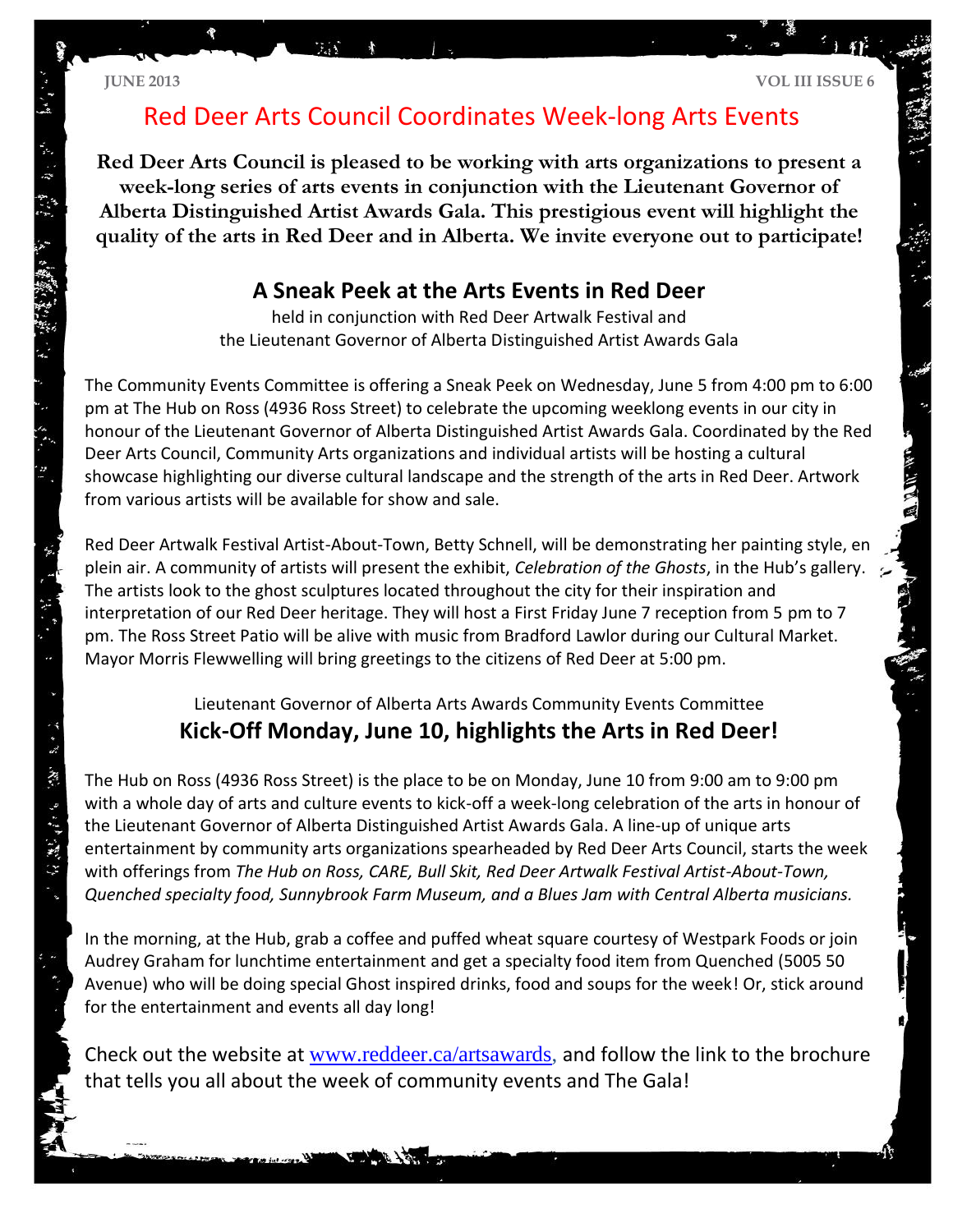### **Carol Lynn Gilchrist VOL III ISSUE 6 Carol Lynn Gilchrist By Michael Lupul**

mas.

Carol Lynn Gilchrist is a semi-retired community planner from Central Alberta who has begun to pursue her passion for painting. Both her art and her work deal with the natural and the built environments, as well as the activities of people. Carol Lynn believes that our cities, and by extension, our lives, are comprised of the relationships, connections, intersections, tensions, and overlap of these four things.

Her career has taught her that *place* matters and she reflects "that the older you get the more meaning you find in those memories of a place, its geography, and its people". She has a lifetime of stored images of rolling hills of mixed aspen forests, patterns of fields in fallow, hay and other crops, and rivers and creeks that meander through valleys and form wetlands which give way to the vast grasslands of southern Alberta. Common themes are "where earth meets sky and land meets water" and so true to her prairie roots, the horizon line is a dominate design element in her paintings.

Carol Lynn's first solo show titled "**Nature in the City"** runs from June 1<sup>st</sup> to July 30<sup>th</sup> at the Corridor Gallery, with an artist reception on July  $5<sup>th</sup>$  from 6:00 pm to 7:30 pm. She engages the viewer in urban design concepts at the macro level, where we are concerned with the physical context and the relationship between the built form and the natural setting which together form the image of the city. Her hand-drawn painted maps celebrate the river valley and remnant pieces of the parkland found within our city. The maps represent the deconstruction of the multi-layered maps she creates for community planning projects. She was curious about the process of stripping away the complex layers and reducing the urban form information to communicate the essence of a place. She chose to use embossing to subtly hint at a conversation she wishes to have with her viewers. The raised and lowered portions of the map relate to the intersection of the natural and man-made worlds, our impact, and our settlement patterns.

Carol Lynn's art will be featured in two other group exhibits this summer, the Harris – Warke Gallery's *"Rooted in the Arts"* which is a juried exhibition, and *"Celebration of the Ghosts"* at The Hub on Ross. She has also been tasked with designing a large (6' x 12') exterior mural that will celebrate one-hundred years of people, place, and memories. The mural will be located in Riverside Meadows and will be unveiled in the fall of 2013.

Carol Lynn paints with the Red Deer Art Club and is a member of the Alberta Community Art Clubs Association (ACACA) and the Red Deer Arts Council. Her work can be seen at these member-run exhibitions. For more information, she can be contacted by email at: clgilchrist@shaw.ca

**ARTWALK WEEK is coming! The 25th Red Deer Artwalk Festival** is running June 8 -15. The grand event, **Artwalk Festival** day, will be in the park on Saturday, June 15 from 9am -5pm. Enjoy art demonstrations, interactive activities and live music in a beautiful park setting at this free community all-ages event. This year, feature artists Shirley Rimer will do ceramics, and Patti Morris will show colourful fabric art as demonstrations. Dawn Detarando, a Lieutenant Governor Award Recipient, will do printmaking and Cindy Jones will do branding as participation arts. See Red Deer Artwalk Festival website for more details: [www.reddeerartwalk.ca](http://www.reddeerartwalk.ca/) Come "Put Yourself in the Picture"!